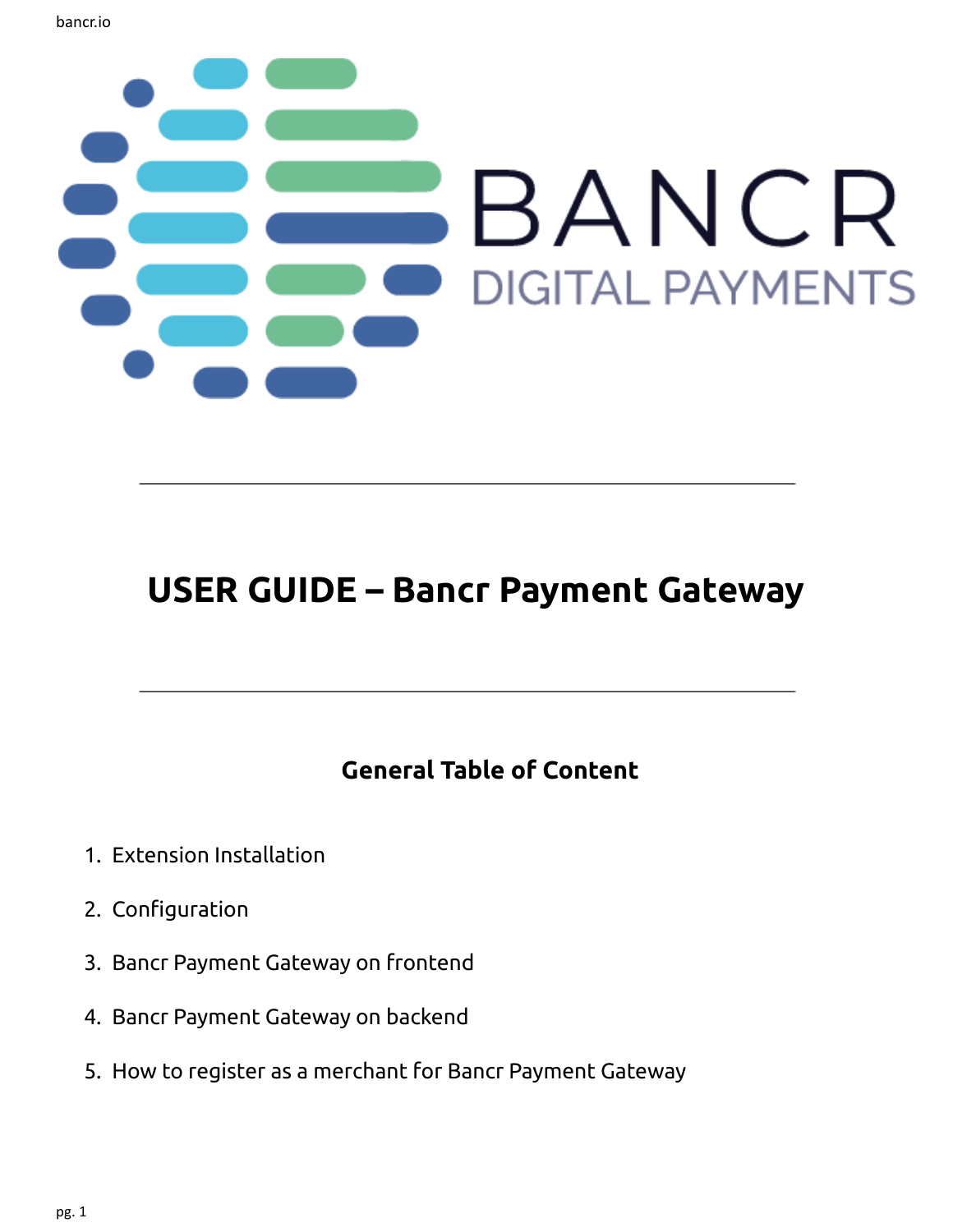### **1. Extension Installation**

- a. Login to your Magento 2 server and create folder in Magento root directory as app/code/Bancr/Pay
- b. Upload the extensions files to the app/code/Bancr/Pay directory.
- c. Run below commands step by step:
	- php bin/magento setup:upgrade
	- php bin/magento setup:di:compile
	- php bin/magento setup:static-content:deploy
	- php bin/magento cache:clean

## **2. Configuration**

a. To configure Bancr Payment Gateway, Go to **Magento Admin > Stores >**

**Configuration > Sales > Payment Methods > Bancr Payment Gateway.** Click on **Configure** button to find various options to enable payment gateway.

- **● Enabled:** Select "Yes" to enable payment gateway on frontend.
- **Title:** Enter title of payment method to display on frontend.
- **● Merchant Id:** Enter the merchant ID provided by Bancr payment gateway.
- **● Sandbox Merchant Id:** Enter the sandbox merchant ID provided by Bancr payment gateway.
- **● Enable Test Mode:** Select "Yes" to enable test mode. In the test mode, a sandbox merchant id will be used.
- **● New Order Status:** Select "Pending" in this field.
- **● Payment from Applicable Countries:** Select countries to allow using this payment method.
- **● Sort Order:** Enter Sort Order number to display payment method on frontend as per sort order sequence.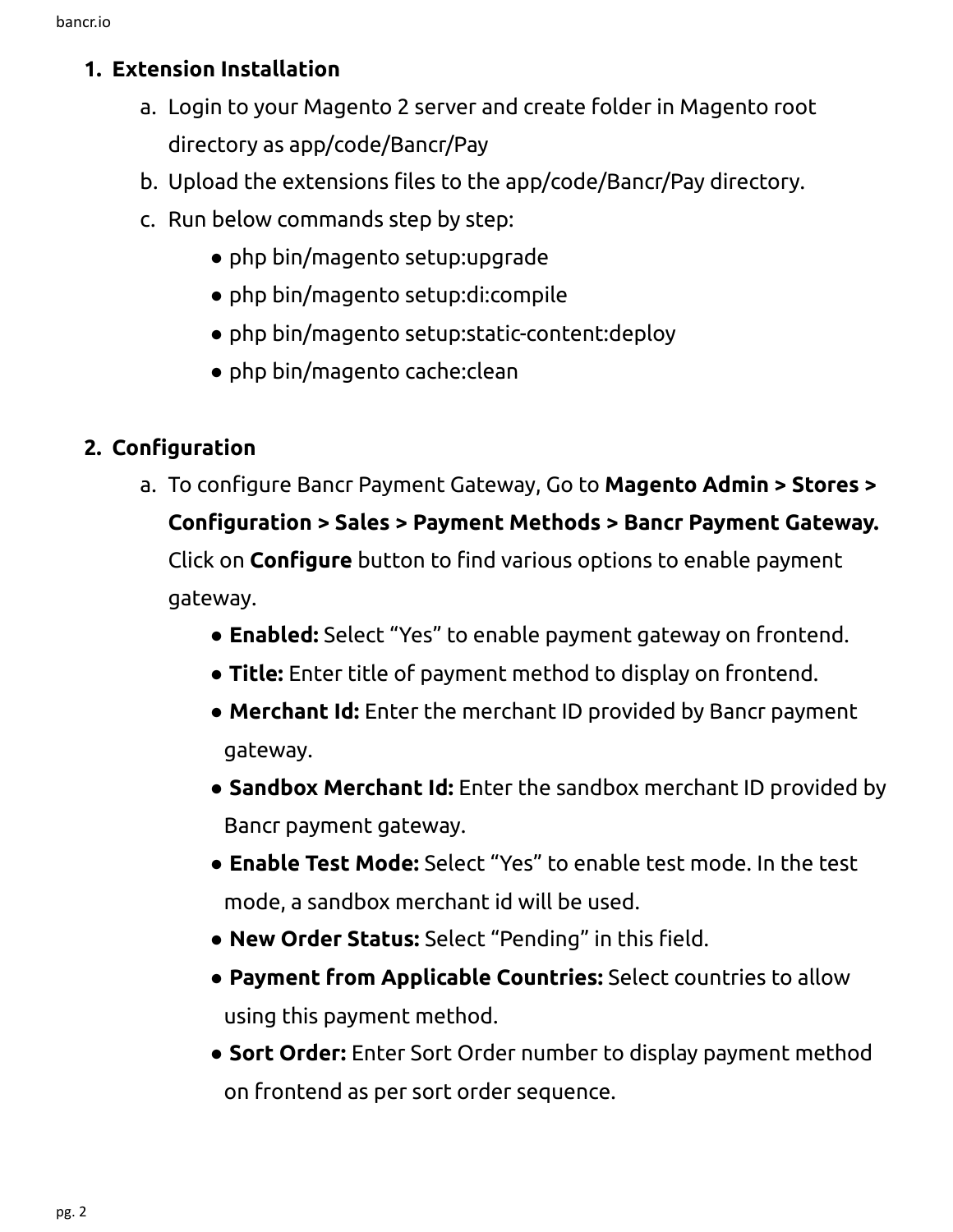**● Instructions:** Enter instructions to display along with the payment method on the frontend.

## **3. Bancr Payment Gateway on Frontend**



#### Payment Method





 $\circlearrowright$  Check / Money order

Apply Discount Code  $\sim$ 

|                                      | <b>Order Summary</b>                       |         |
|--------------------------------------|--------------------------------------------|---------|
| <b>Cart Subtotal</b>                 |                                            | \$45.00 |
| <b>Shipping</b><br>Flat Rate - Fixed |                                            | \$5.00  |
| <b>Order Total</b>                   |                                            | \$50.00 |
| 1 Item in Cart                       |                                            |         |
|                                      | Push It Messenger Bag<br>Qty: 1<br>\$45.00 |         |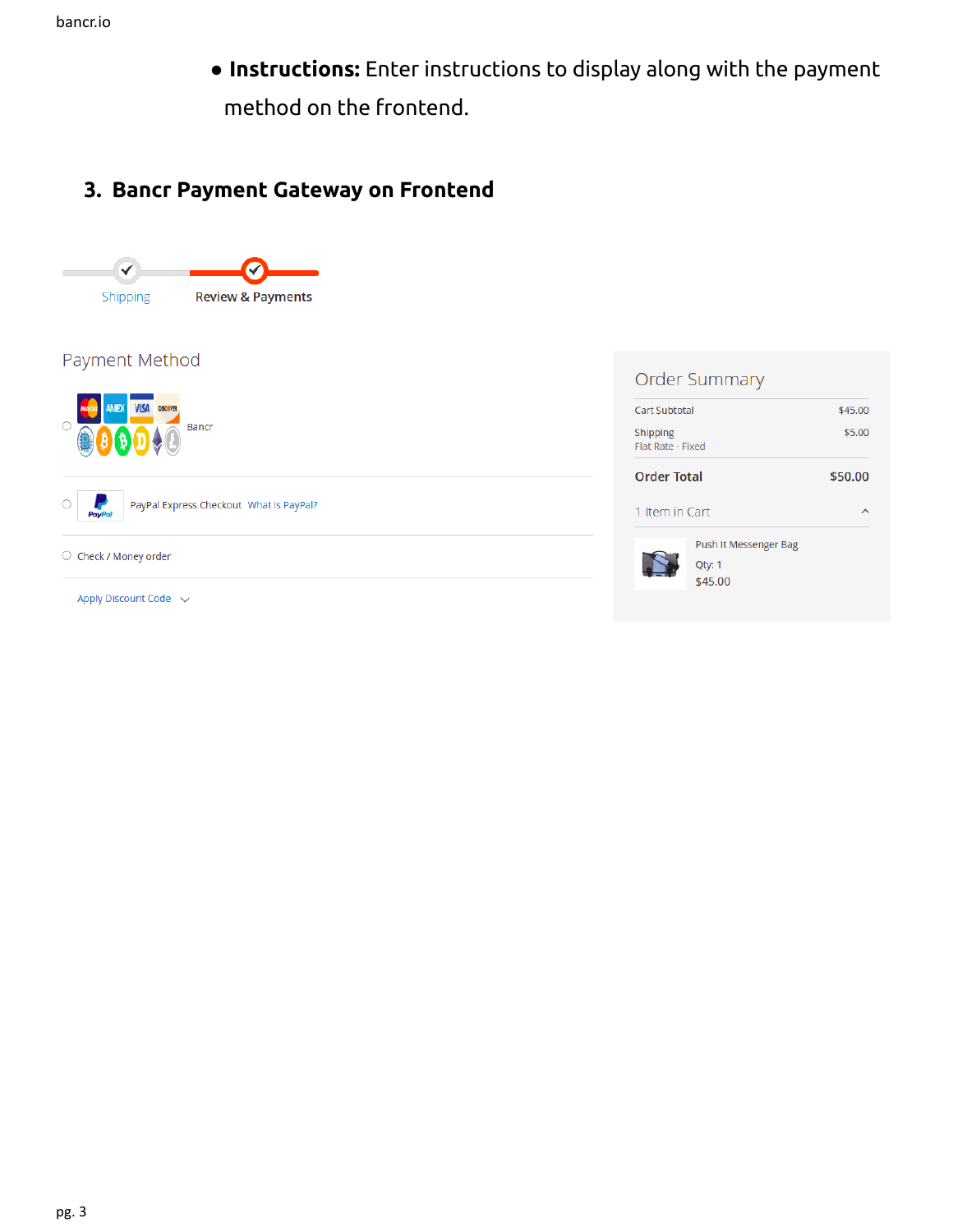#### **4. Bancr Payment Gateway on Backend**

| BANCR<br>DIGITAL PAYMENTS Bancr Payment Gateway.<br>٠<br>æ |                                                                                                                                                                                                        | Close |
|------------------------------------------------------------|--------------------------------------------------------------------------------------------------------------------------------------------------------------------------------------------------------|-------|
| <b>◎ Bancr Payments</b>                                    |                                                                                                                                                                                                        |       |
| Enabled<br>[store view]                                    | Yes<br>٠                                                                                                                                                                                               |       |
| Title<br>[store view]                                      | Bancr                                                                                                                                                                                                  |       |
| Merchant Id<br>[store view]                                |                                                                                                                                                                                                        |       |
| <b>Sandbox Merchant Id</b><br>[store view]                 |                                                                                                                                                                                                        |       |
| <b>Enable Test Mode</b><br>[store view]                    | Yes<br>٠                                                                                                                                                                                               |       |
| <b>New Order Status</b><br>[store view]                    | Pending<br>٠                                                                                                                                                                                           |       |
|                                                            |                                                                                                                                                                                                        |       |
| <b>Payment from Applicable Countries</b><br>[store view]   | <b>All Allowed Countries</b><br>٠                                                                                                                                                                      |       |
| <b>Payment from Applicable Countries</b><br>[store view]   | A.<br>Afghanistan<br>$\overline{\phantom{a}}$<br>Åland Islands<br>Albania<br>Algeria<br>American Samoa<br>Andorra<br>Angola<br>Anguilla<br>Antarctica<br>$\overline{\mathcal{M}}$<br>Antigua & Barbuda |       |
| Sort Order                                                 |                                                                                                                                                                                                        |       |
| [store view]<br>Instructions<br>[store view]               | You will be redirected to Bancr payment gateway.                                                                                                                                                       |       |

#### **5. How to register as a merchant for Bancr Payment Gateway**

- In order to create a merchant account, the business user will navigate to the Business tab on the Bancr.io website and click Sign Up.
- The business user is then required to fill in the business registration page and be ready to submit Articles of Incorporation and Proof of business ownership.
- Upon review and approval, the business user is granted a Merchant ID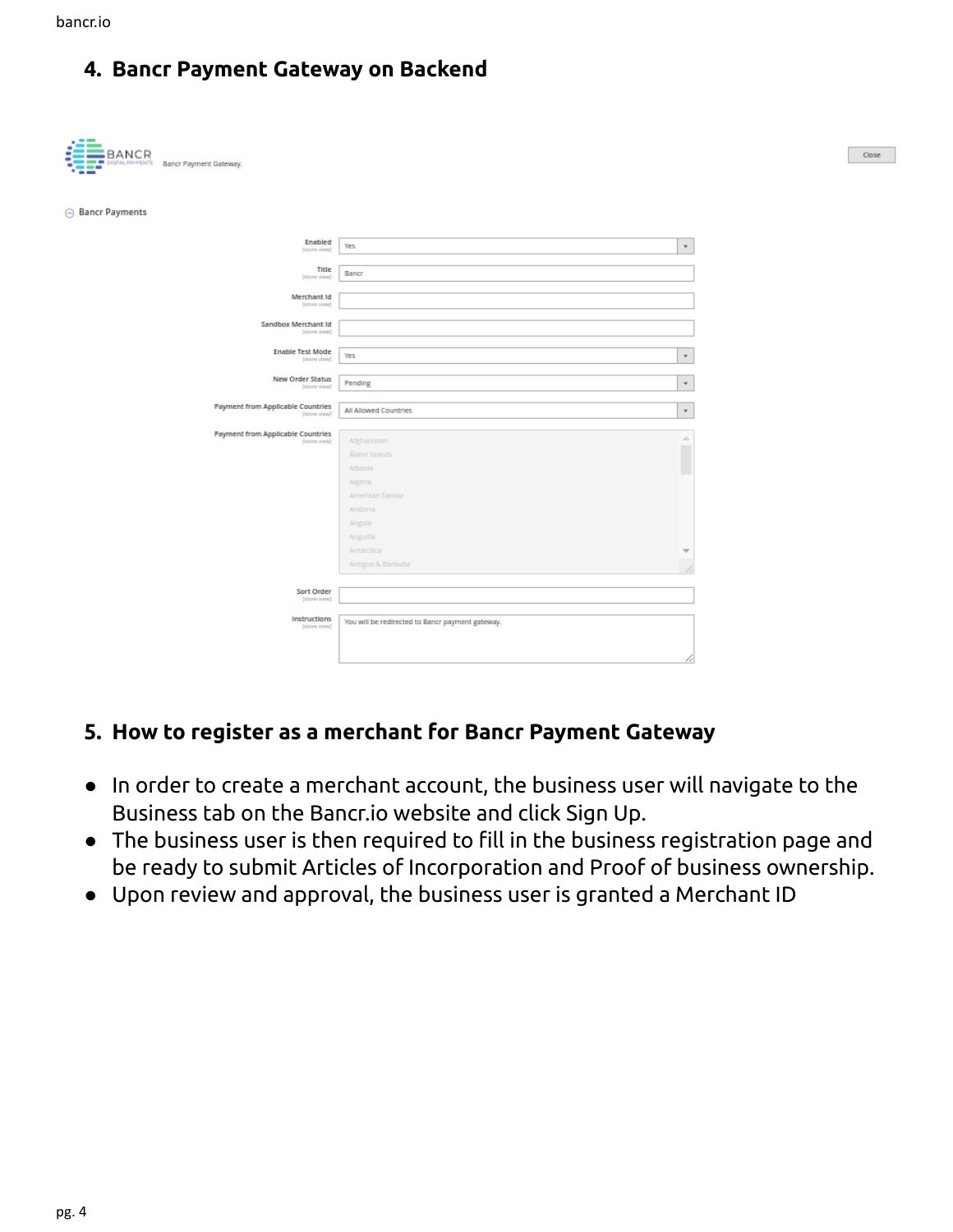bancr.io

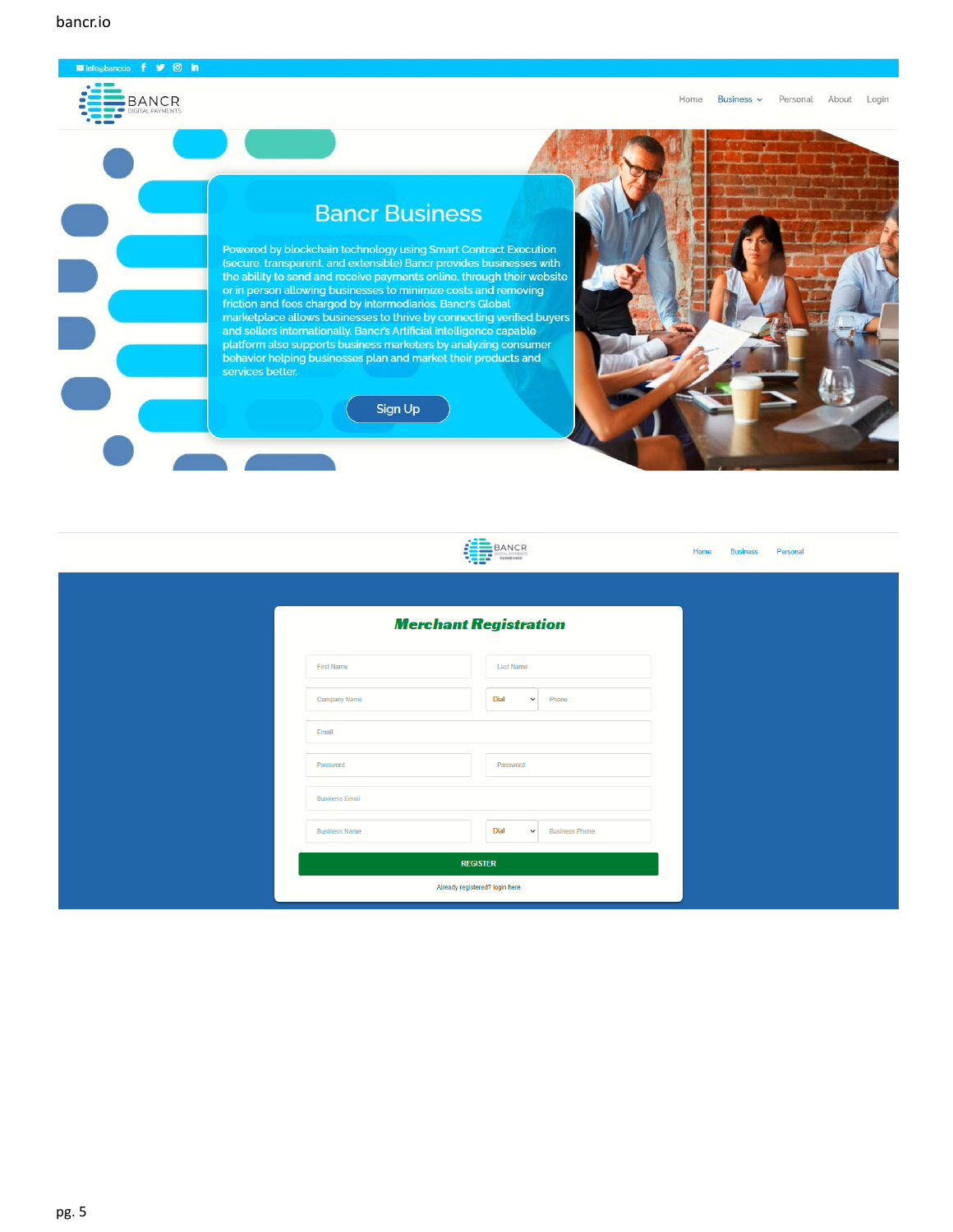| <b>ADD COMPANY DETAILS</b>                                              |  |
|-------------------------------------------------------------------------|--|
| Nike Merch                                                              |  |
| jainsudhir356+nike@gmail.com                                            |  |
| 9408879681                                                              |  |
|                                                                         |  |
| <b>Tax Country</b>                                                      |  |
| Company Region of Formation (Region/State in which country was created) |  |
| Company Tax ID Number                                                   |  |
| Company Address                                                         |  |
| Country                                                                 |  |
| State                                                                   |  |
| Street 1                                                                |  |
| Street 2                                                                |  |
| City                                                                    |  |
| Postal Code/Zip Code                                                    |  |
| Company Questionnaire                                                   |  |
| Nature of business of the company                                       |  |
| Purpose of Account (eg: Custody of funds)                               |  |
| Associations with other accounts (eg: Name or None)                     |  |
| Source of assets and income (eg: Business)                              |  |
| Intended use of account (eg: E-commerce or Custody of funds)            |  |
| Anticipated monthly cash volume (eg: Millions)                          |  |
| Company KYC                                                             |  |
| Company documents (such as bylaws, documents of formation etc.)         |  |
| Document Name                                                           |  |
| Upload document                                                         |  |
| Upload document (Back-Side)                                             |  |
| Proof of Address (such as utility bills etc.)                           |  |
| Document Name                                                           |  |
| Upload document                                                         |  |
|                                                                         |  |